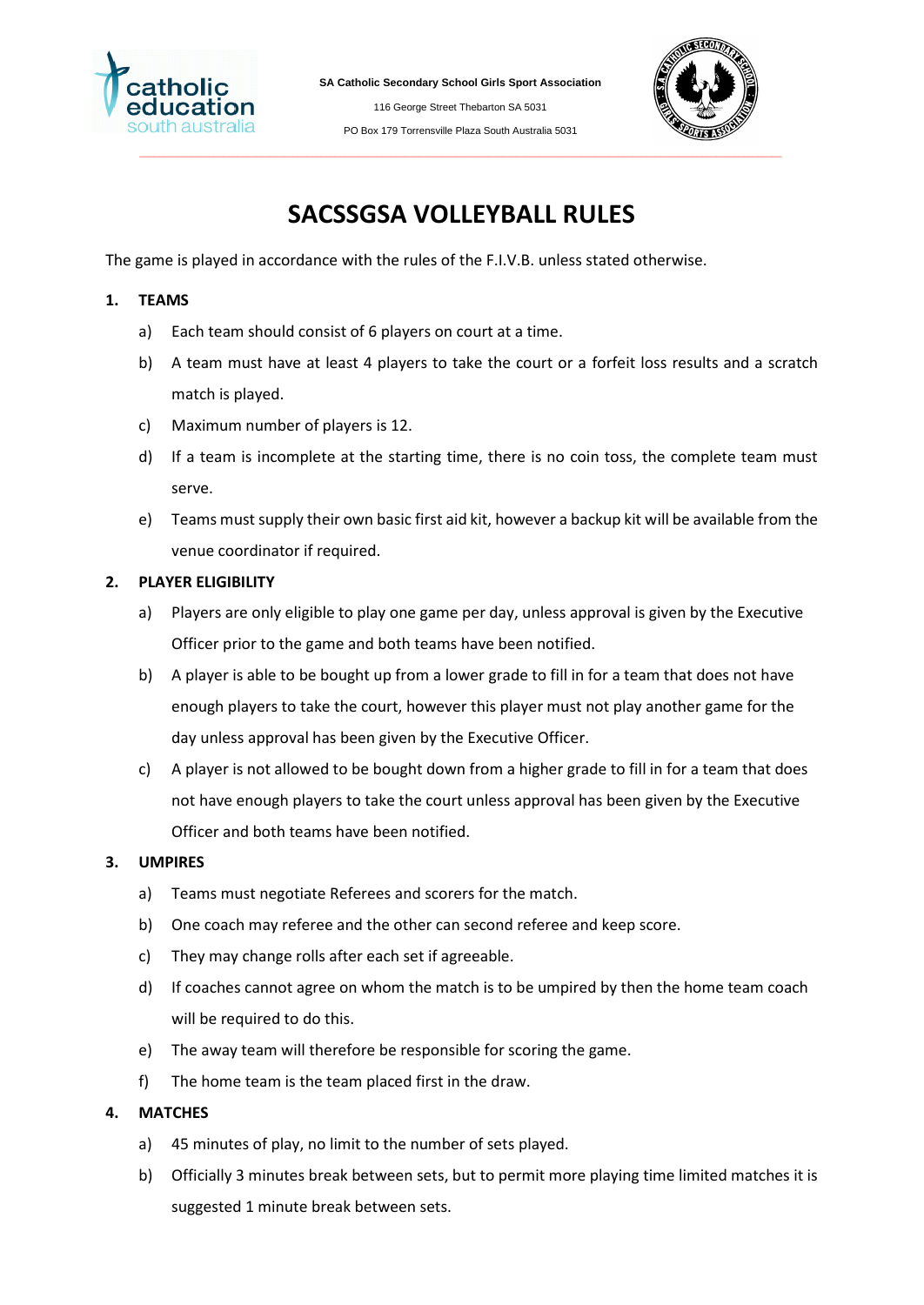#### **5. SACSSGSA RULES**

- a) 3 contacts per team on their side
- b) Rotate Clockwise when your team wins the serve back
- c) Always let the ball drop, even if clearly going out.
- d) All players must start on court (Except the server).
- e) The ball only has to touch any part of the boundary line to be called in.
- f) A net touch in any form during a live point is a fault.
- g) SERVING:
	- Always wait for umpire's whistle to start.
	- Keep both feet behind the line.
	- Service can be from anywhere behind the base line.
	- Throw ball up before hitting. (You are not allowed to hit the ball straight off your hand there must be a gap).
	- Only one (1) service attempt is permitted.
	- A player has 5 seconds once a referee blows the whistle to serve the ball.
	- You may not stop the service action after throwing the ball up.
	- You must hit the ball. Don't let the ball hit the ground or attempt to catch it.
	- You cannot spike or block off the first reception.
	- The Serve can touch the net and it is PLAY ON!!!
	- If in the Junior grade's players are struggling to serve the ball over the net, it is up to the discretion of the umpire to allow them to move closer to the net to serve.
- h) Two-handed "lifts" will be called as a fault (the use of the palms while facing up towards sky is a good indicator of this).
- i) If setting the first ball coming over the net then the set must be a 'clean' set (ie very high standard) or will be called as a double hit. It is recommended to 'dig' the first ball that comes over the net.
- j) The ball can be played by any part of the body.
- k) You can only 'set' (finger pass) the ball over the net if set perpendicular to your shoulders (ie not setting sideways) or if you set to your team-mate parallel to the net and the ball 'drifts over'
- l) Slap sets will be called double hits and penalised.
- m) The block is counted as a hit. The person who blocks the ball can hit the ball again. After the block the team still has 2 hits.
- n) If the ball hits any object outside the court, then it is called out. (Eg. wall or roof).
- o) If a ball has come onto your court and the referee considers it has affected play, that point may be replayed.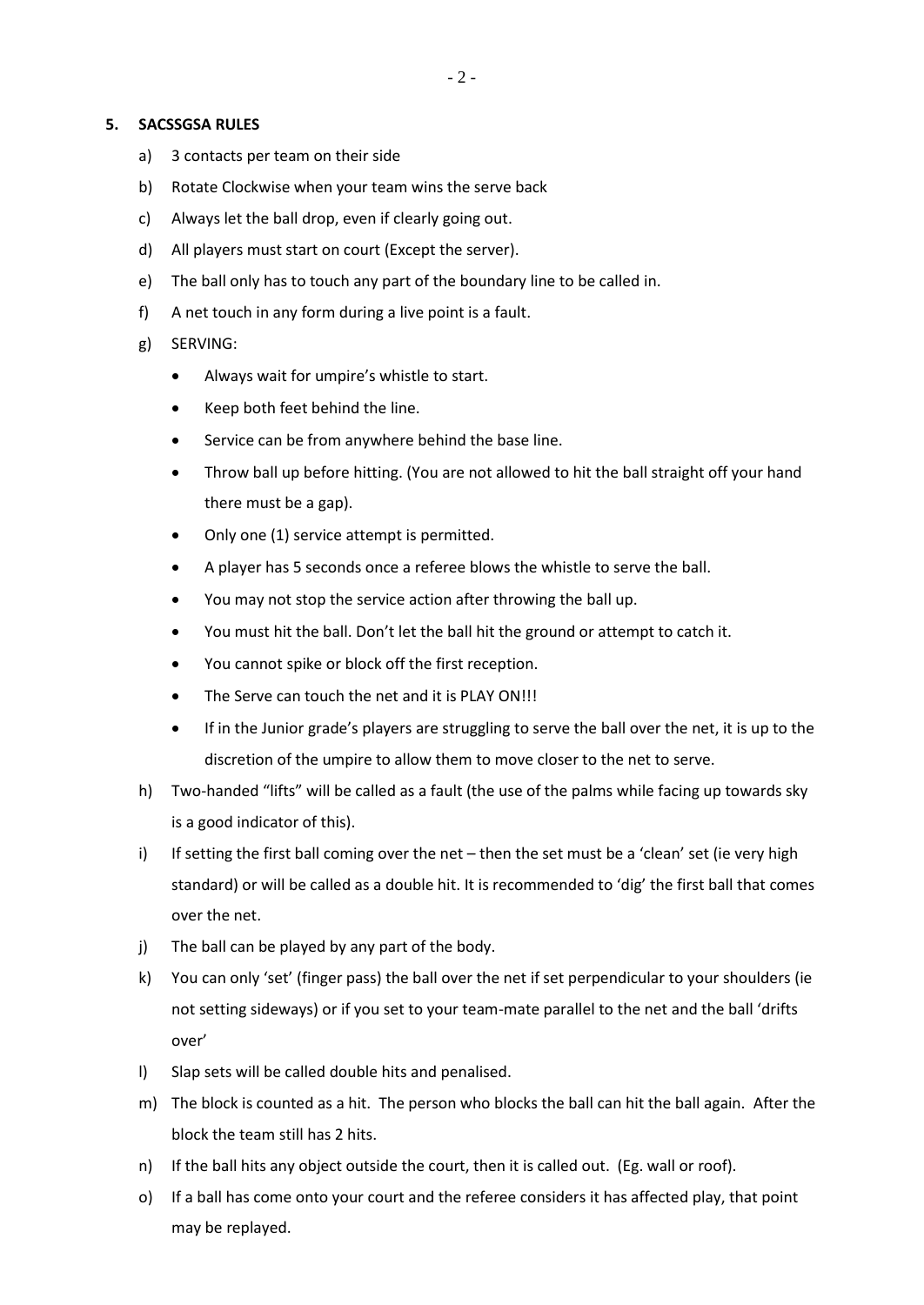p) Subs can be made at any time, during a break in play.

## **q) TIME OUTS:**

• 2 per team, per set of 30 seconds each and no time outs in the last 5 minutes of play, ie at the 40-minute mark.

## **r) SUBSTITUTION:**

- Juniors (years 7/9), if a team has more than 6 players (12 maximum), it must use the Rotational Subs system.
- Seniors (years 10, 11 and 12), the 12 Sub Rule, subs will apply

#### **s) APPLICATION:**

Junior:

- Subs should be as near as practical to the service zone and in turn take the court in the back-right position, (position one), when the serving player on her team loses her serve.
- She then plays a whole rotation of volleyball before she has the pressure of having to serve and possibly lose the set and/or the match.

## Senior:

- In its basic form the "12 Sub" Rule is to give the subs more opportunities to enter the court.
- Each player is allowed to enter the court 3 times so all the players in the "starting 6" have their first entry at the start of each set.
- EXAMPLES-
	- 1) If the team has 7 players, you can make only 5 subs per set maximum. e.g. Player "A: starts on court, Player "F" is the sub. This is the sequence  $A(1)$ ,  $F(1)$ ,  $A(2)$ ,  $F(2)$ , A(3), F(3), 5 subs.
	- 2) If the team has 8 players you can make 10 subs per set, double the above.
	- 3) If the team has 9 or more players, they may have a total and maximum of 12 subs per set.

#### **t) NET HEIGHTS:**

- Juniors: 2.05m if possible (Maximum 2.10m)
- Seniors: 2.15m.

#### **6. SCORING**

- a) RALLY POINT scoring system will be used with sets being played to 25 points,
- b) If the last set is unfinished at the end of the allotted time, then it will count as a set if 12 or more points is reached, with a minimum 2-point lead.
- c) A set is won by the team which first scores 25 points with a minimum lead of two points. In the case of a 24-24 tie, play is continued until a two-point lead is achieved.
- d) No time-outs in the last 5 minutes.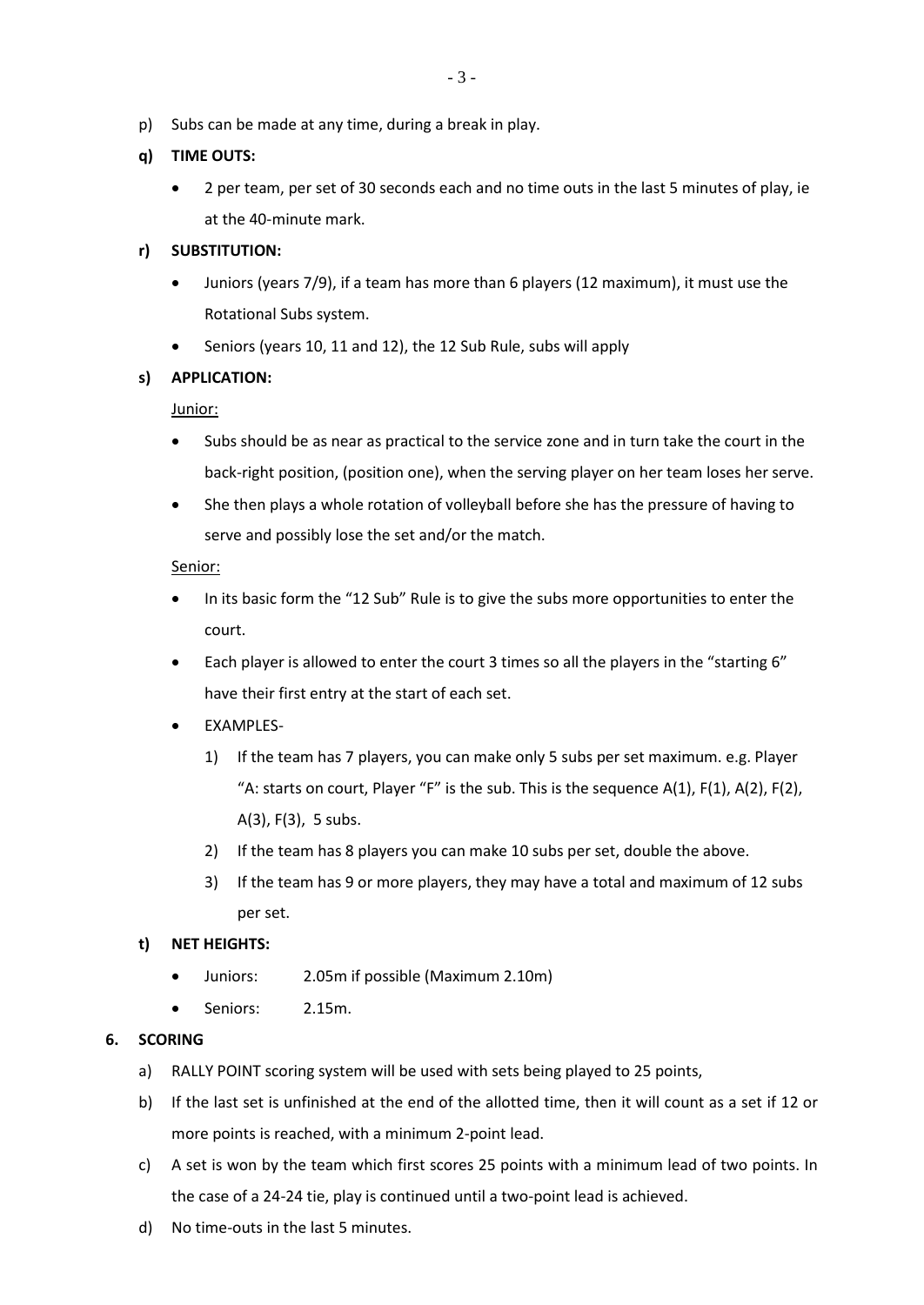- e) All sets are "Rally Point".
- f) Each team is allowed 2-time outs per set. (30 seconds each).
- g) As matches are "Time Limited", play as many sets as possible within the allocated time. (Don't stop at 3-0 or 3-1).
- h) The Venue Coordinator is to supply the score sheets- these must be used.
- i) If there is a dispute in the Premiership Table and/or qualification of a player being allowed to take the court for a particular team, notification is to be received by the Executive Officer, Ph 08 8301 6879 or email [sacssgsa@cesa.catholic.edu.au](mailto:sacssgsa@cesa.catholic.edu.au) by Tuesday 12pm the week following the round in question. After this time, no disputes or amendments to the Premiership Tables will be considered.
- j) MERCY RULE (All grades except Senior A)
	- Strong players have limited serves and must use under arm serves if they win more than 5 points in a row. The winning team will surrender their serve if they win 10 or more points in a row.

#### **7. UNIFORM**

- a) General neat appearance to be maintained.
- b) Players MUST wear the correct team uniform that has been set out by their school. Any player wearing the incorrect uniform in round 1 will be given a warning. After that, a penalty will be enforced.
- c) The umpire and/or the Venue Coordinator will penalise the team 2 points for every player out of uniform per set. This can be done at the beginning of each set, and it may not be done once the game has been completed
- d) Both the Venue Coordinator and both teams must be informed of the infringement at the time of the penalty being handed down.
	- The definition of a player out of uniform and a penalty to be applied-*A player that is wearing the incorrect coloured shorts, skirt, top etc.*
- e) Any or all players in a team may wear a tracksuit top (NO hood) and tracksuit pants for all or part of any game underneath their playing uniform, provided it conforms to their school's uniform policy.
- f) If track pants/leggings are worn, female players must still wear their school approved top/shorts etc. over them.
- g) Cultural Headwear is allowed to be worn, however where possible not be secured with any pins/sharp objects.
- h) If a player is wearing jeans or non-uniform clothing etc. then the player is not permitted to play unless the Executive Officer has given permission.
- i) NO jewellery is allowed to be worn during a game. This includes rings, watches, necklaces, earrings and taped studs.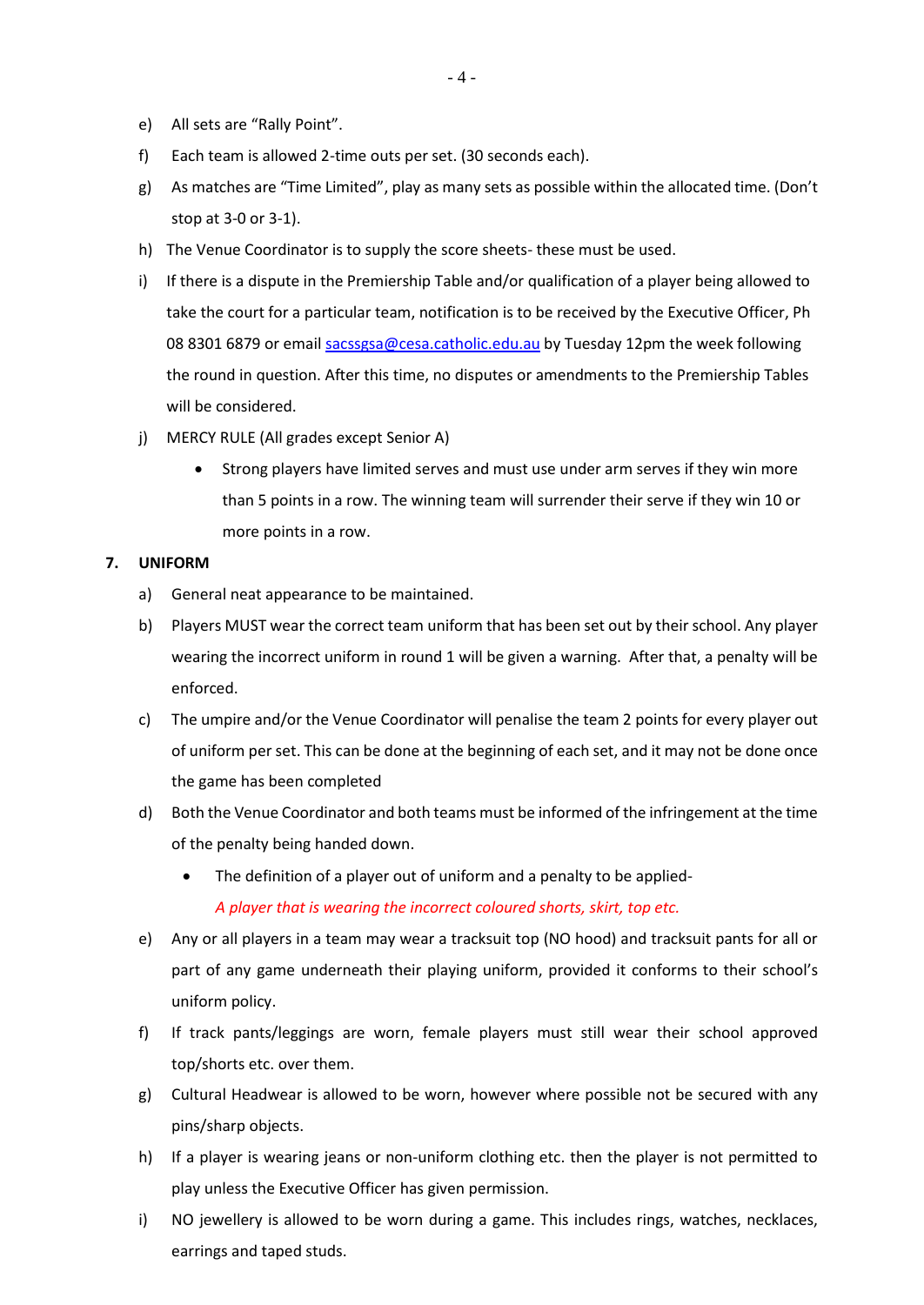- j) Fingernails must be short NOT taped.
- k) If the school has a school number uniform, this is quite acceptable.

## **8. VENUE COORDINATOR**

- a) Supply timer for each game.
- b) Supply score cards for each game.
- c) Unlock and lock gymnasium.
- d) Ensure smooth running of competition (copy of rules must be available at venue)
- e) Provide back-up First Aid Kit.
- f) Ensure that Blood Policy is brought to the attention of Coaches and Umpires and that it is strictly adhered to.
- g) Allocate courts for every game.
- h) All scorecards must be collected at the end of each game and kept for the entirety of the season in case of a protest or any issues that may arise.

## **9. RESULTS**

- a) Host venues are responsible for inputting results onto Google Sheets by 12pm, Tuesday of the following week. If unable to, please email SACSSGSA
- b) SACSSGSA- Email [SACSSGSA@cesa.catholic.edu.au](mailto:SACSSGSA@cesa.catholic.edu.au)

## **10. FORFEITS**

- a) The forfeiting school is responsible for contacting the opposition school regarding a forfeit by 12pm on the Friday of that week as well as contacting the Venue Coordinator and SACSSGSA.
- b) Failure to notify opposition will incur a \$75.00 forfeit fine.
- c) Forfeit score is 3(75) 0(0) and no premiership points will be awarded to the forfeiting team.

#### **11. POINTS ALLOCATION**

- a) 3 points for a win
- b) 2 points for a draw
- c) 1 point for a loss
- d) 3 points for a forfeit win (Score to be 3: 75 0: 0)
- e) 0 points for a forfeit loss (Score to be 0: 0 3: 75)

#### **12. PLAY OFF**

a) Final premiership table is determined by the play-offs:

Winner of 1 v 2 is first

Winner of 3 v 4 is third

Winner of 5 v 6 is fifth etc.

b) If there is a genuine situation of injury before a final, a team may get approval from the